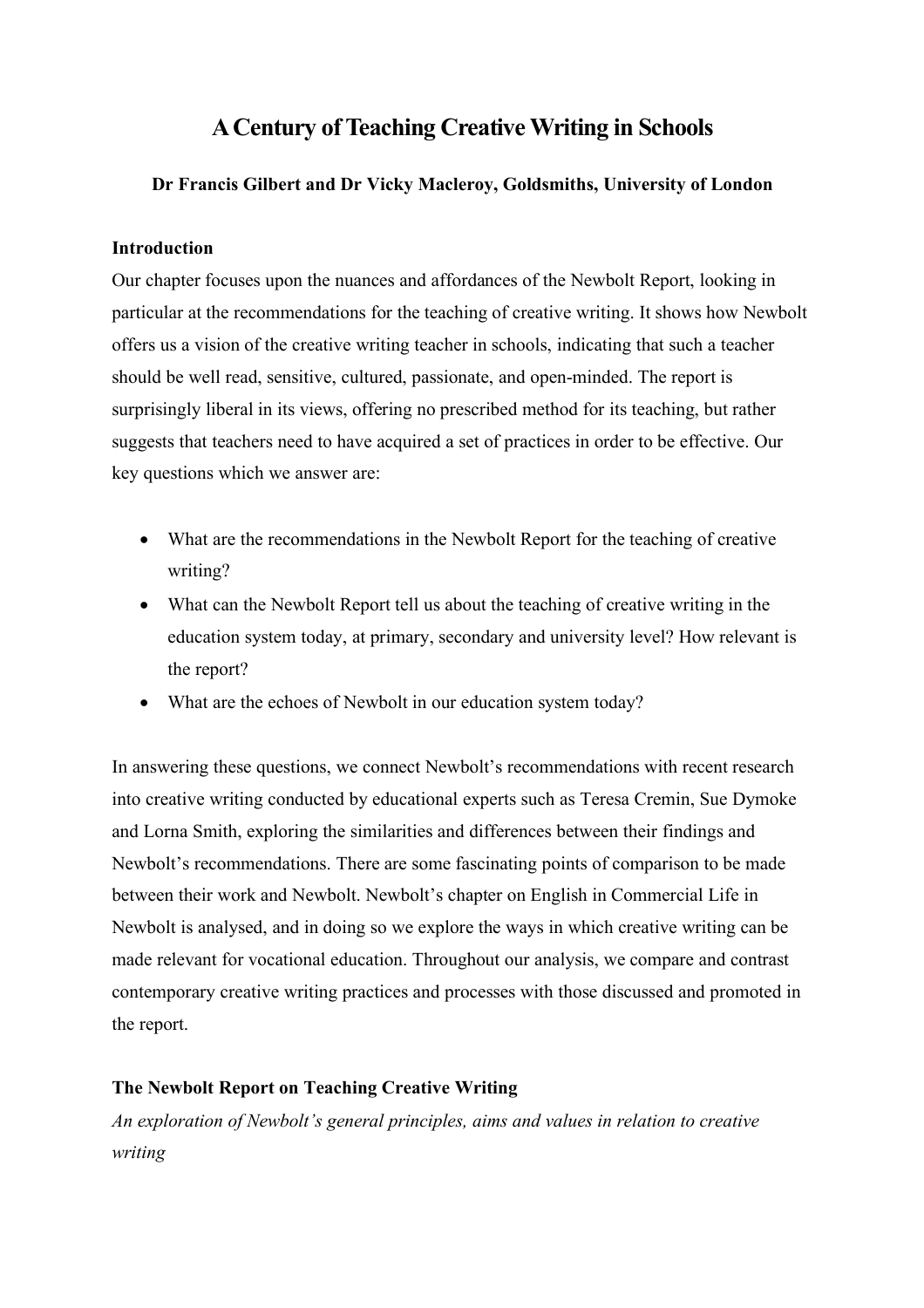Henry Newbolt, the main author of the report, was, it must be stressed, a poet (amongst other posts), and not a member of the educational establishment. This contrasts sharply with current practice in many jurisdictions, where it is 'on message' educational 'experts' – favoured journalists, academics, think-tank members etc – who populate the committees of reports which will have a direct bearing upon what happens in educational establishments. For example, the authors of the most recent National Curriculum for England and Wales (2013), a so-called 'Expert Panel' (Department for Education 2013), was chaired by the academic Tim Oates. He, along with the Ministers of State, was instrumental in making sure there was a heavy focus on the teaching of grammar and a narrowing of the English curriculum (Pollard 2012); this is something Newbolt nearly hundred years before was very critical of.

In stark contrast to a technocratic figure like Oates, Henry Newbolt was one of the most famous poets of his day and his poetic spirit infuses the report; he had a very different conception of what the curriculum can and should do from many of the policy-makers in education today. This is vividly conveyed not only in the report's content but also in its rhetorical flourishes, the like of which rarely appear in modern day educational tomes.

The choice of Newbolt was possibly analogous to appointing a best-selling but 'literary' novelist like Sebastian Faulks or Robert Harris to chair the United Kingdom's National Curriculum's Expert Panel. Like these figures, Newbolt was not rigidly conventional, but nor was he an iconoclast. As well as writing he worked at the Foreign Office during the war and was an advisor to Asquith. But while he was very much an establishment figure, possibly in this way similar to writers like Faulks and Harris, he took an interest in the radical and had a measured sympathy for revolutionary ideas as we will see. The Newbolt report (abbreviated to Newbolt for the purposes of this article) is, in relation to the teaching of creative writing at least, a fascinating case study of a 'middle-of-the-road' sensibility mediating some of the radical pedagogical thinking that engaged the main author but did not fully persuade him.

The Newbolt report places great emphasis upon the 'art of writing English': it sits alongside reading and speaking as central components of the English curriculum (Newbolt 1921: Roberts 2019: 214). The report both established and emphasised the importance of a literary canon and is, in some ways, traditionalist in its sensibilities (Roberts 2019: 215). For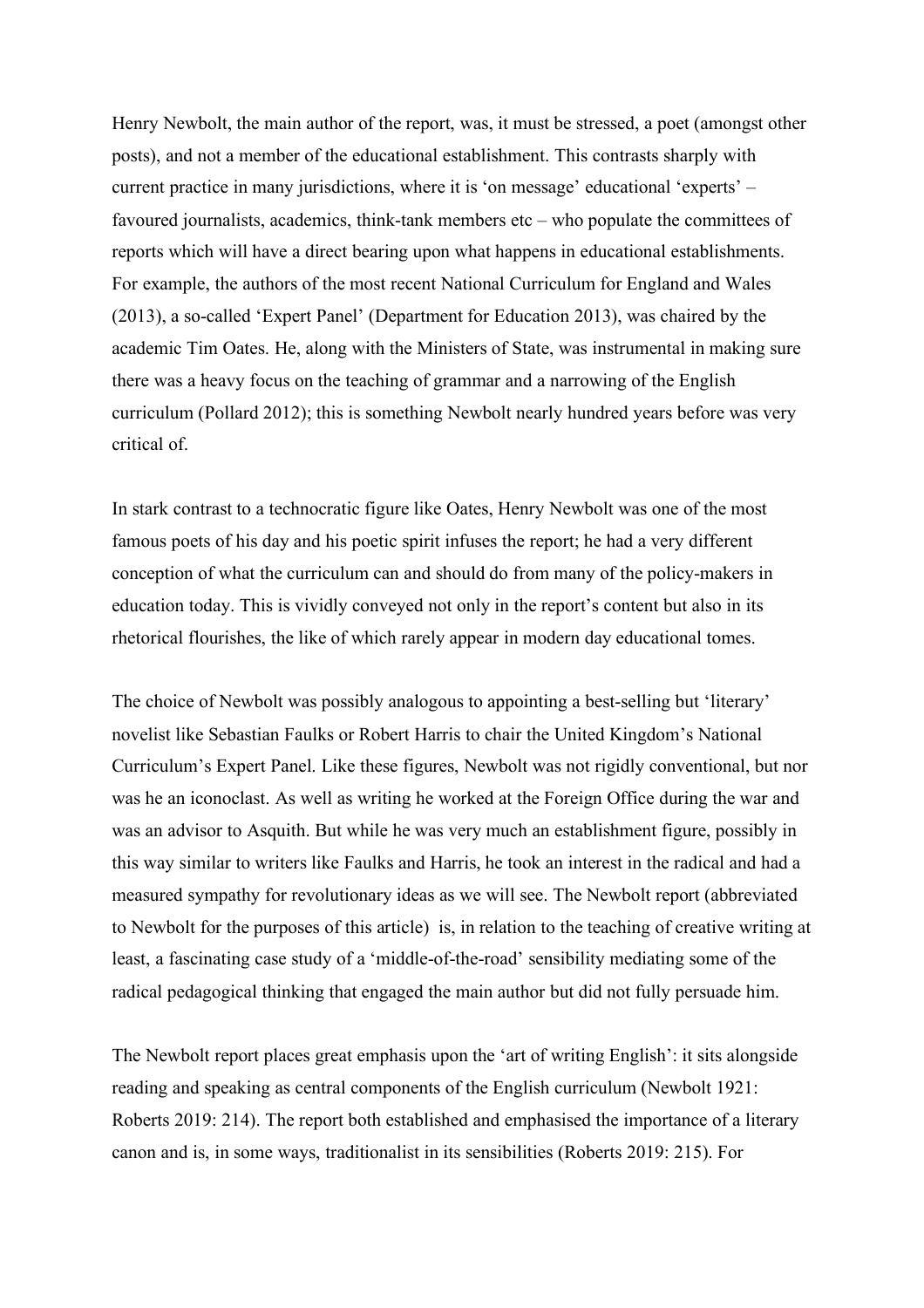example, Newbolt proposes using certain 'well-chosen' passages 'of prose' in the classroom in order to:

> call attention to the virtues of a model of style, to enlarge the vocabulary, to teach construction and arrangement. Imaginative subjects, too long neglected, are today sometimes used to excess. When they evoke any real imagination, they are more than justified; but the tendency to choose a subject which makes no demand upon the reasoning powers must be restrained. (1921: 110)

So while there is a focus upon establishing an emergent literary canon, the report as a whole celebrates a wide diversity of texts – including poems written in dialect, experimental fiction and drama – and urges teachers to use them in the classroom with 'real imagination' (110).

Writing and reading are perceived as reciprocal activities, with the reader being very much 'in' the writer (Barrs 2000). To a certain extent, the report advocates a 'rationalist' approach to the teaching of writing. It states that choosing subjects for imaginative writing which make 'no demand upon the reasoning powers must be restrained' (110). This said, there is also a 'Romantic' spirit elsewhere in the report which suggests a zest for the passionate and the emotional. In stressing the need for a rationalist approach, Newbolt may be expressing an anxiety about Modernism and modernist writing. He was writing it at a time, in the early 1920s, when experimentalists such as Virginia Woolf, T.S. Eliot, James Joyce and Gertrude Stein were coming to the fore. In contrast, Henry Newbolt wrote verse still redolent of the Victorian era, some of which is only remembered today because it reads like patriotic propaganda, such as his most famous poem, *Vitai Lampada* (1892). Here Newbolt writes about a British soldier facing certain death remembering playing cricket at his public school:

> The river of death has brimmed his banks, And England's far, and Honour a name, But the voice of a schoolboy rallies the ranks: 'Play up! play up! and play the game!'

In a certain sense, the poem is about the importance of what Newbolt perceives to be a moral education.

The report is consistently progressive at certain points (Robert 2019: 215). It cites a number of notable teachers of the time when illustrating what it distinguishes to be good practice in the teaching of writing: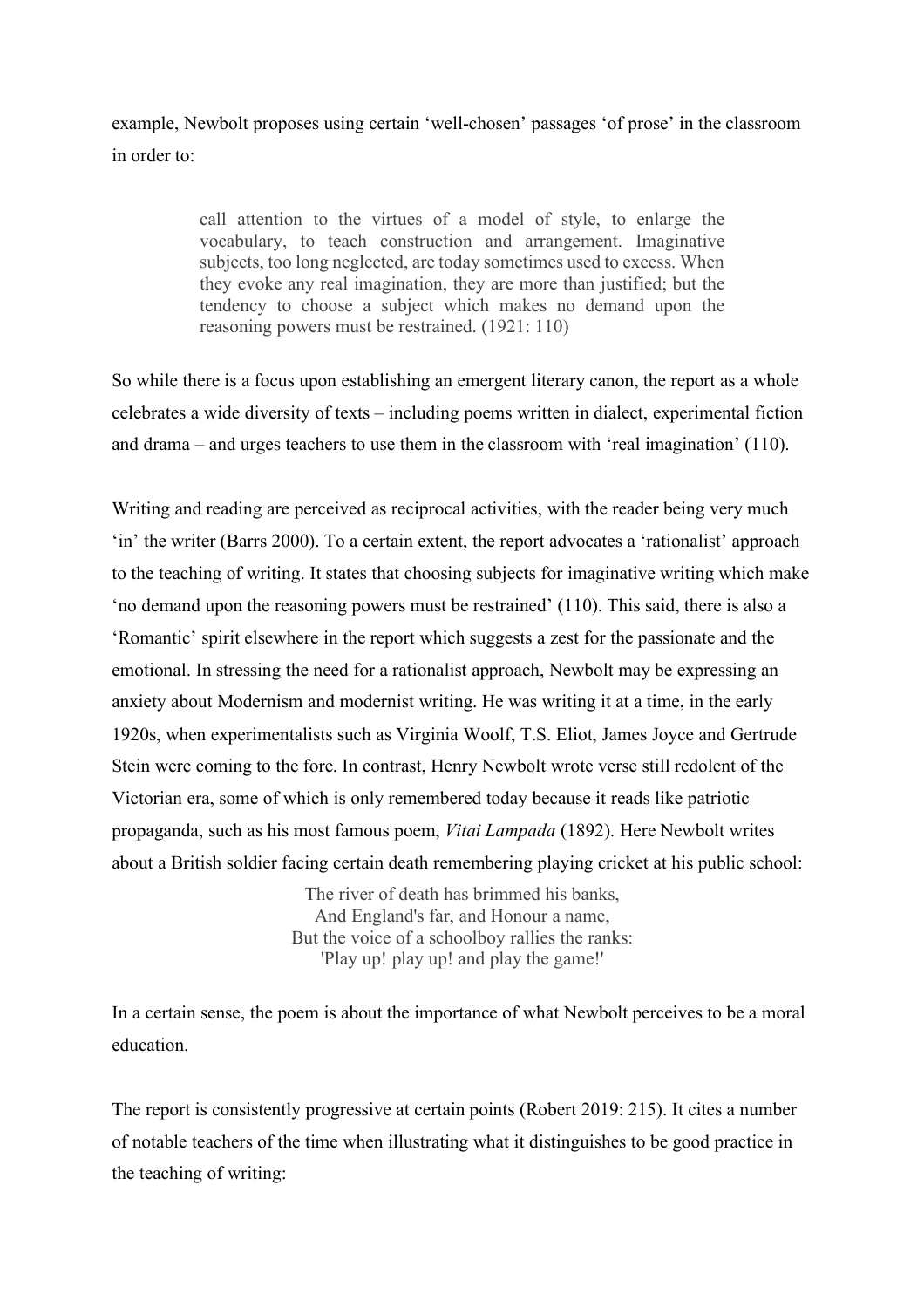Exercises in both descriptive and imaginative writing, as well as practice in verse composition, in letter writing, and in dialogue, are common in the early stages. Many interesting experiments, such as those described to us by Mr. Caldwell Cook (Perse School), Mr. Sharwood Smith (Newbury School), Mr. Gerald Dowse (Liverpool Collegiate School), and Mr. G. N. Pocock (Royal Naval College, Dartmouth), have been tried with a view to encouraging selfexpression. These include debates, improvised dialogues and dramatic scenes, and ten-minute lectures by pupils, in class as well as in out-ofschool hours. Some schools possess a room where the absence of desks and the presence of a stage facilitate the production of drama, and where well-chosen pictures on the walls give an environment favourable to literary art. (Newbolt 1921: 104)

As Roberts (2019) points out, Newbolt argues that imaginative writing and drama – both elements in the teaching of creative writing – should be developed. What is striking here is the vibrant, dialogic classroom that Newbolt is urging English teachers to create, stressing that they should include dynamic activities like debates, improvisation and turning the classroom into a theatre.

#### **Connecting the Newbolt Report with Teaching Creative Writing a century later**

*What can the Newbolt Report tell us about the teaching of creative writing in the education system today, at primary, secondary and university level? How relevant is the report? What are the echoes of Newbolt in our education system today?*

#### Newbolt's discussion of the teaching of poetry is instructive. The report states:

All delight in poetry may be easily killed by ill-judged selection of pieces, undue insistence on perfect memorising, destructive explanations, and ill-concealed indifference, or even distaste. The teacher for whom poetry has no message should not attempt to take it with a class, unless, perhaps, he can catch from the children themselves some of the freshness of their feeling for a ballad or a play. But his loss will be great. There is no lesson like the poetry lesson for producing that intimacy between teacher and class which makes school a happy place.(1921: 87)

Clearly Newbolt would be in conflict with many teachers of poetry today. Research into contemporary uses of poetry in the classroom indicate that there is often an emphasis upon 'technical analysis, modelling strategies, pupil passivity and exam preparation' which means that the 'potential of poetry remains elusive' (Hennessey et al 2020: 3). For example, it appears that many teachers do not read poetry aloud in the classroom (Dymoke et al. 2015: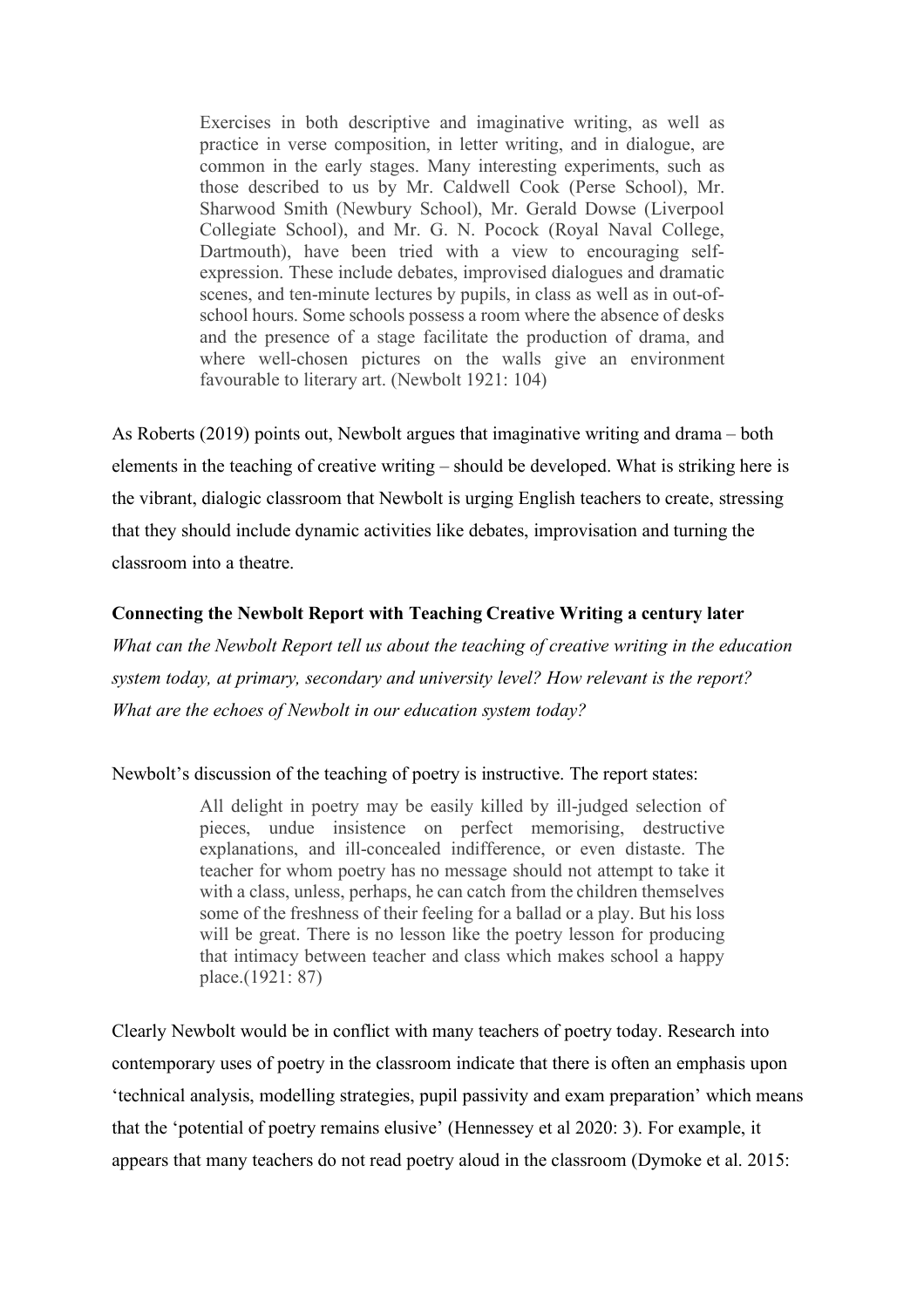10) and there is a 'loss of personal interest in poetry' amongst them (Hennessey et al. 2020: 3). In other words, the very things Newbolt was criticising – 'ill-conceived indifference, even distaste', mindless rote-learning, 'ill-judged selection of pieces' – still mar the teaching of poetry and creative writing today.

Recently, in England and Wales and in other jurisdictions there has been both at the policy level and in academic fields a renewed focus upon the teaching of grammar at the expense of creative, more open-ended approaches to the teaching of writing. Researchers and politicians (Department for Education 2013: Myhill et al. 2013: Giovanelli 2016: Cushing 2018) have promoted the use of what might be termed the 'meta-language' of grammar in English lessons. Cushing (2018), Giovanelli (2016) and Myhill (2013) have offered creative ways of using grammar terminology when teaching poetry, both in its analysis and creation. However, Newbolt still serves as a warning to them and others who seek to bring overt linguistic terms into the school classroom; such explanations can be 'destructive' in that they can 'destroy the freshness of their feeling for a ballad or a play'. Newbolt's belief that the teaching of grammar is 'a territory full of pitfalls' (1921: 265 iii) and his wish to keep the teaching of grammar 'simple' (1921: 293) means that his report remains a salient challenge to advocates of integrating the use of grammar terminology into creative writing lessons. The report supplies quotations from English teachers. One voice which is particularly striking is this one which argues passionately for the advancement of meaningful talk in the classroom:

> 'We think that a great deal of time spent in grammar, spelling, punctuation would be far better used in the study of English literature in its broader aspects. Only a really free atmosphere in the school will give sufficient opportunities for the spoken word' (1921: 130)

Newbolt's vision of the English classroom for young children is one which is full of storytelling and dramatic play. He writes:

> If the adoption of play-making, as an exercise in writing, became more general, some part of the energy of teacher and pupil might be diverted from the unprofitable task of premature essay writing. In a sense children are primitive beings, and the essay is not a primitive form. Epics existed before essays; the world had a large body of narrative and dramatic literature before it arrived at the essay; and yet it is precisely this difficult and fragile form of composition that immature pupils are expected to produce. Children know what a story or a play is long before they know what an essay is. They can understand writing a story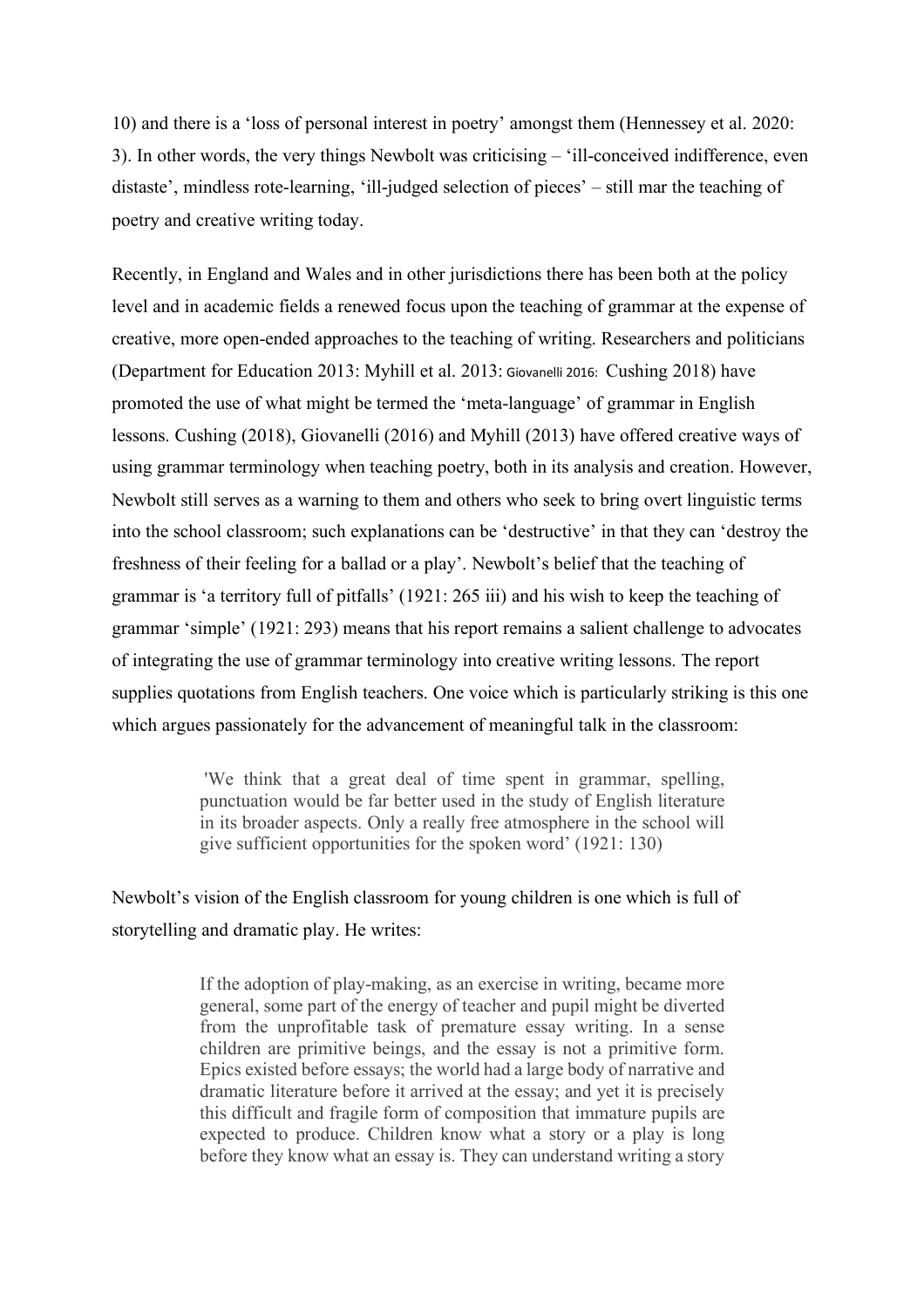for the class magazine, or a play for a class performance, but, for them, the 'essay' has no purpose (311).

Here again, we find Newbolt steering away from putting too much emphasis upon analysis. For Newbolt, creative writing is a crucial building block for learning: 'Children know what a story or a play is long before they know what an essay is' (311). He argues powerfully that storytelling needs to have primacy before the 'difficult and fragile form' of the essay is imposed upon them. He anticipates here some very modern thinking about the ways in which stories help learning through social bonding, emphasising getting children to write for the class magazine (Forchtner et al. 2020).

Newbolt's praise for the use of the spoken word, drama and more free-wheeling English composition exercises chime with Sue Dymoke's research into poetry which illustrates how Spoken Word artists can enthuse disadvantaged children for poetry by showing them how poetry can enable 'young people to understand that there are many potential subjects for writing and poetry can be a vehicle through which these can be explored in provocative and challenging ways' (Dymoke 2017: 234). The Arts-funded Spoken Word Education Programme (SWEP) linked to the MA Creative Writing at and Education at Goldsmiths ran from 2012-2017 in London schools.

> Through mentoring, professional development, seminars and placements, spoken word educators bridged the gap between poet and teacher. Responding to a lack of creativity in the curriculum and a plethora of academic and emotional needs demonstrated by secondary school students, the programme placed spoken word educators in schools as a permanent force within English departments (Hirsch & Macleroy, 2019: 2).

The Newbolt report's highlighting of experimental teachers such as Henry Caldwell Cook and others 103) is similar to this research into Spoken Word Education and recent research recognising the affordances of multimodal composition and creativity (Macleroy, 2016) in that new approaches to teaching creative writing are offered as possible models for making English teaching more engaging. Caldwell Cook's influential book *The Play Way, an Essay in Educational Method* (1966) remains a challenge to traditional models of teaching:

> He told his pupils that education was a journey of their choice, to be travelled at their own pace, and also renounced the teacher's traditional authoritarianism. His book includes drawings and photographs of pupils indulging their imaginations, making plays, writing ballads, and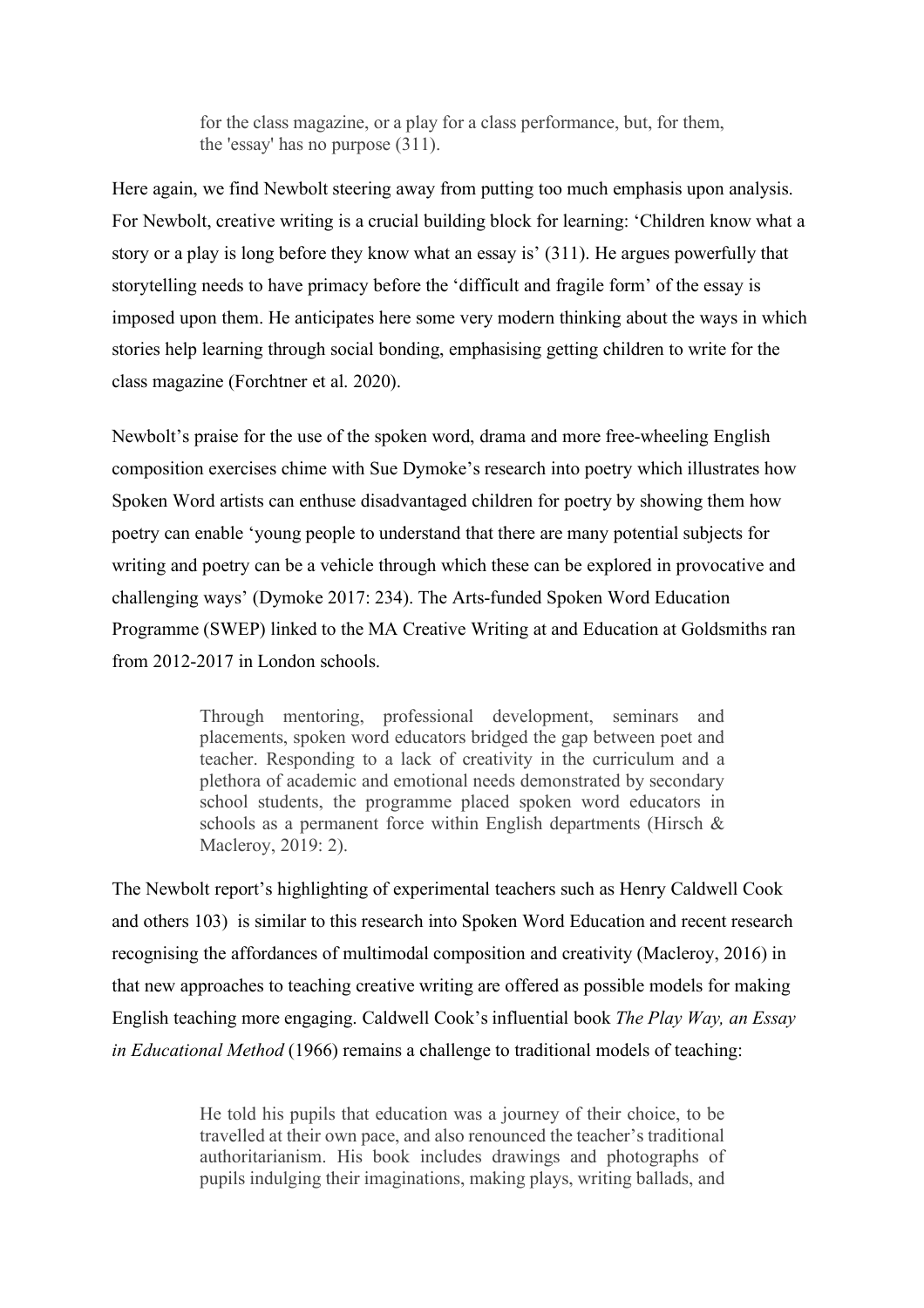lecturing on their interests and hobbies. He actively encouraged and joined in folk-dancing, swimming, camping and scouting. (Cunningham & Yamasaki 2018: 25)

Newbolt praises the Perse school in Cambridge, where Caldwell Cook taught, highlighting covertly Caldwell Cook's innovative pedagogy. The report says:

> At the Perse School, Cambridge, Latin is not begun till 12½ or 13, and Greek not till about 16. In the Lower Forms, accordingly, it is possible to give special attention to English Literature and Composition. Creative work in the form of lectures by the boys, the writing of verse, and the writing and acting of plays, is a great feature in this school. (108)

Here we have a picture of a thriving creative community. Pupils have the chance to take on the mantle of different creative writing roles, writing 'lectures', 'verse', and 'writing and acting of plays'. They appear to be part of a creative community of practice (Dobson & Stephenson 2017: Cremin & Oliver 2017). Newbolt's championing of the arts is in stark contrast to educational policies in much of the so called 'developed' world now, where arts programmes and courses have been systemically cut from the curriculum, both in schools and universities (Barnes 2020: Ruebain 2019). There have been dramatic declines in pupils studying dance, drama, music and other creative subjects in England and Wales for example which have been the direct result of government policy designed to promote STEM (science, technology, engineering and maths) subjects (Ruebain 2019). All of which Newbolt would have detested. Newbolt was an ardent advocate of an arts-based education, it was 'the torch of life'. Citing the poet and school inspector Matthew Arnold, Newbolt states 'Culture unites classes' (6). For Newbolt, making an arts-based curriculum central to a child's education was a moral imperative.

Indeed, above all, Newbolt celebrates teaching where 'English is treated as an art, a means of creative expression, a record of human experience' (11). Newbolt stresses the need for 'correction' – in all its forms -- to be 'tempered by methods that foster the creative impulse (75) and that this impulse comes 'chiefly in writing poems and plays' (93). Newbolt is at pains to point out that 'plenty of experiments should be tried' (183) and that creative writing in 'prose and verse' could be taught with a view to developing students' 'literary sensibility' (183). The picture then is of schools where creative writing is not only developed as an end in itself – for the sheer pleasure of it – but also as a tool to deepen 'literary sensibility'. To do this schools need to become research hubs. The vision of school then is very different from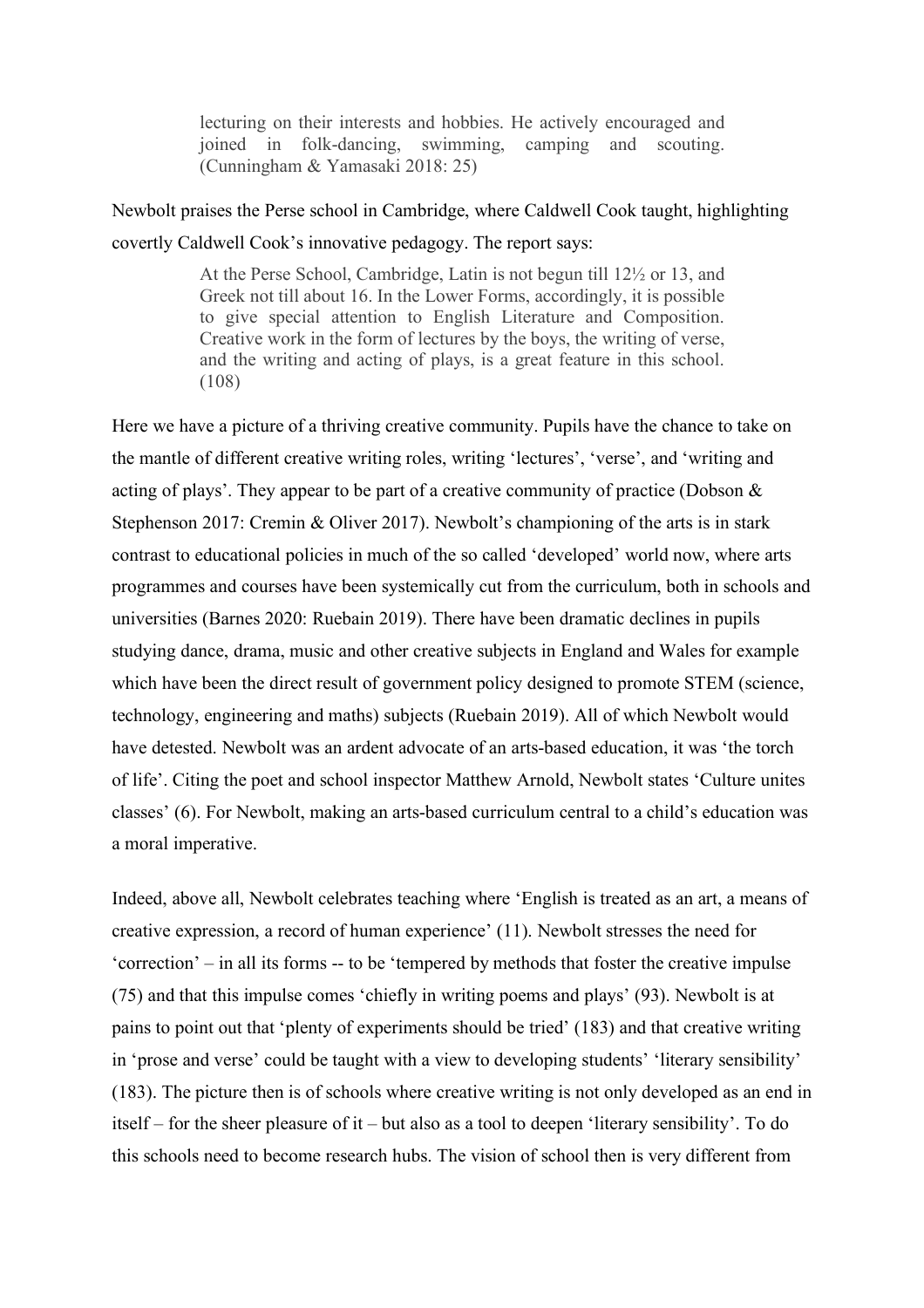the one that policy makers have of schools in the 21st century where what Pasi Sahlberg terms the 'Global Educational Reform Movement (GERM)' (Sahlberg 2012) has taken hold, leading to 'increased standardisation, a narrowing of the curriculum to focus on core subjects/knowledge, the growth of high stakes accountability and the use of corporate management practices (Fuller & Stevenson 2019: 1). In the Newbolt report, knowledge of teaching and learning is provisional and investigation is encouraged. The more tedious aspects of education, such as rote-learning, essay writing and grammar teaching, are not entirely ignored but certainly downgraded in favour of story, script and express writing and the use of drama in the classroom to foster creative thinking and engagement. Newbolt cites Matthew Arnold to great effect in the report in this regard:

> Nor is it surprising that Matthew Arnold should lament, as he does in his reports, the absence from the schools of genuine culture. Speaking of the pupil teachers in 1852, he says: 'Young men, whose knowledge of grammar, of the minutest details of geographical and historical facts, and above all, of mathematics, is surprising, often cannot paraphrase a plain passage of prose or poetry without totally misapprehending it, or write half a page of composition on any subject without falling into gross blunders of taste and expression.' (47)

Like Arnold, Newbolt advocated that the working classes should be taught to write expressive 'compositions' and develop an appreciation of poetry. In Chapter V on 'English in Commercial and Industrial Life, with special reference to continuation and technical education', Newbolt's zest for a liberal education for all is impressed upon the reader. The report stresses that 'the needs of business' must be strictly subordinated to those of 'a liberal education' (129), claiming that businesses are supportive of this aim (129). This is in sharp contrast to current GERM orthodoxy where an 'adult needs' agenda of training young people for the world of work in further education (post-16 education) has supplanted any requirement for a 'liberal education' (Bailey & Unwin 2014). The Newbolt report states that business leaders believed that 'the teaching of literature advocated as an essential preparation for a business career' (130) and that the emphasis on 'Commercial English' – what now is called 'functional skills' or 'literacy' – was 'meaningless business jargon' (131), according to one anonymously quoted business leader. The report looks in depth at the problems with vocational education and the teaching of English and advocates a creative approach which starts with the 'familiar and understood':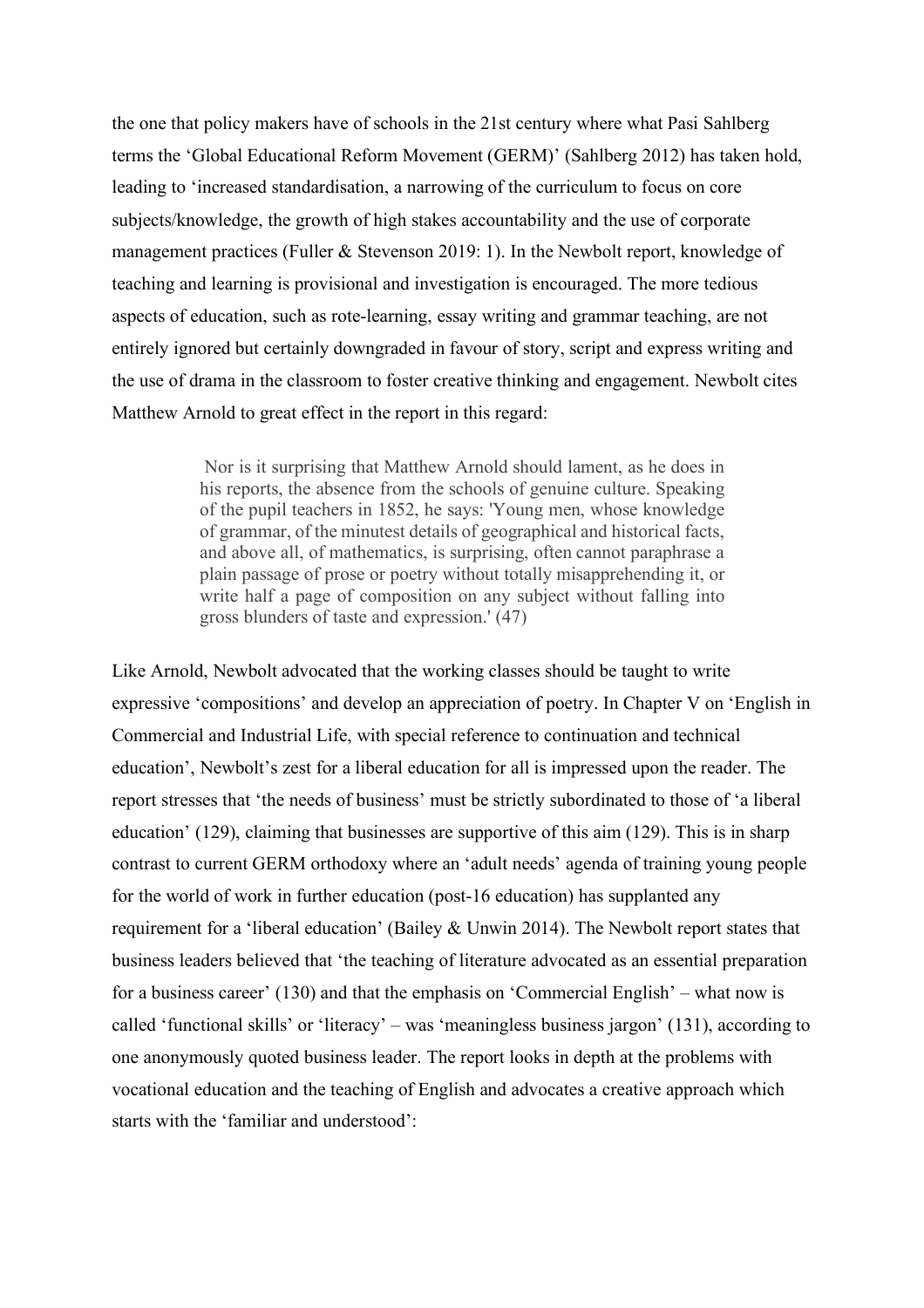English, unrelated to the vocation or environment of the part-time student may appear to him a thing alien, unintelligible, forcibly imposed upon him. If, however, we begin with what is familiar and understood, we at once gain his willing co-operation in a journey of spiritual adventure which has no limits. At the same time, there are cases where the appeal through simple imaginative literature, in the form of poetry or plays, can be made at once. (137)

Newbolt encourages English teachers to draw upon what some modern researchers have called 'funds of knowledge' (González et al. 2005): localised knowledge of what people know of their families, homes and communities. The report celebrates the teaching of dialects, particularly when using poetry (144). In terms of fostering creative writing, Newbolt provides an extensive account of an 'Instructor in English at the Royal Naval College' (151) who taught vocational education (14-17 year olds):

> All would leave Dartmouth to go to sea possessed of a good knowledge of English literature, and most of them would be extremely keen on poetry. Boys were shy about producing their own verses, but it was remarkable how many boys showed him their verses, if he promised to tell nobody else about them.' (152)

So while Newbolt is more reticent about the need to teach creative writing to working class 'boys' than it is in stressing its importance for privately-educated children (such as at the Perse school), it clearly celebrates instances of when it is successfully carried out. Newbolt advocates the necessity of what might be termed 'creative reading' – reading literature imaginatively:

> We declare that poetry and drama should be as free of the factory and the workshop as they were of the village green and moot-hall in the middle ages. And we look chiefly to a humanised industrial education to bring this about. (166)

Once again Newbolt is arguing against functional approaches to teaching poetry and drama, rhetorically stating that reading should be taught in a 'humanised' way within the country's industrial areas. In other words, teachers should not be expected to prepare working class children purely for factory life by making them functionally literate, but that they should make them creatively literate by learning through experience. As Lorna Smith states, 'What the Report actually goes on to promote is a creative pedagogy based on experiential learning' through the 'three modes of talk, reading and writing' (Smith 2019: 260).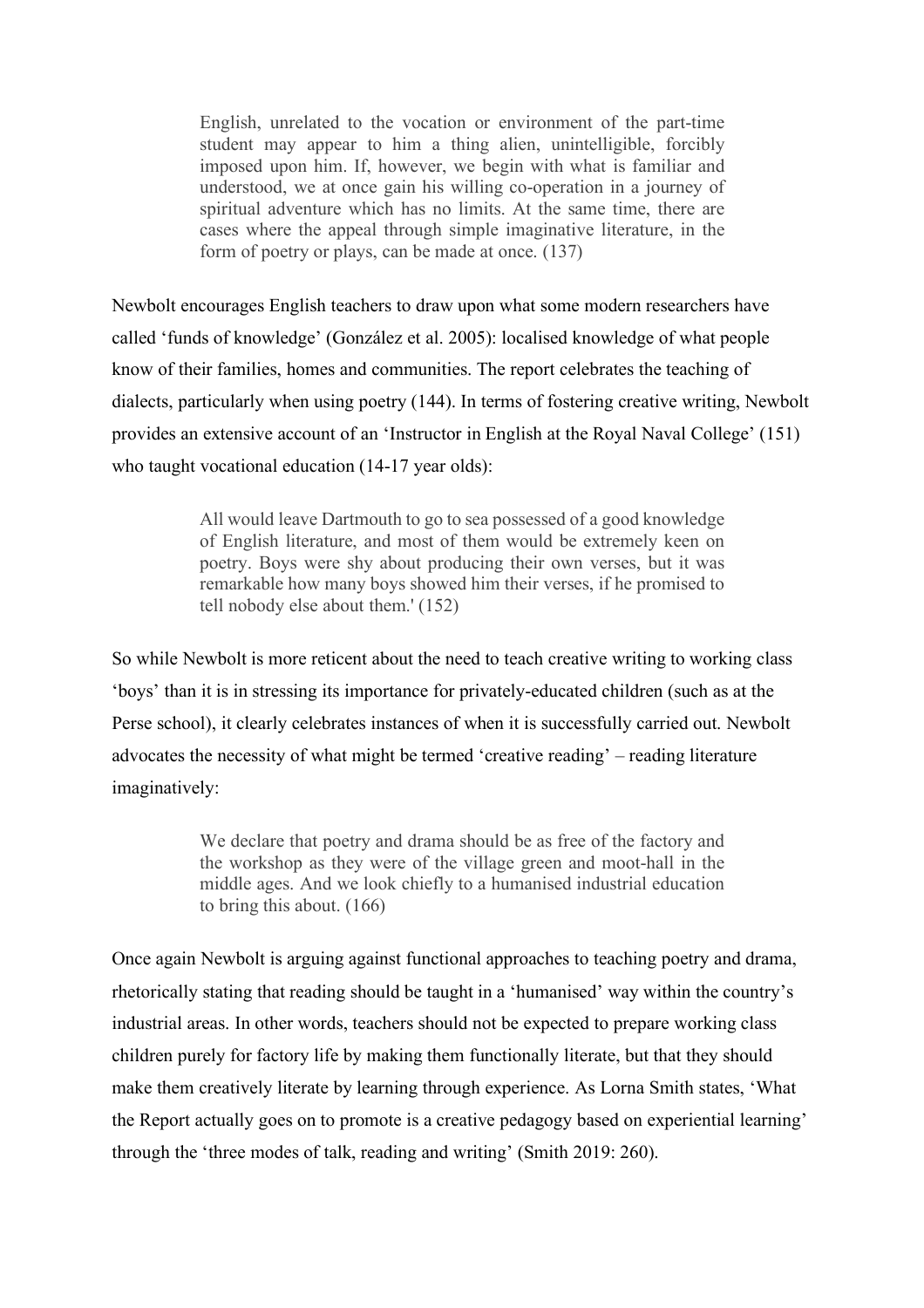In his section of the report devoted to Literature and Adult Education (Chapter VIII), Newbolt places a special emphasis upon the importance of new 'universities'. It states:

> The rise of modern Universities has accredited an ambassador of poetry to every important capital of industrialism in the country, and upon his shoulders rests a responsibility greater we think than is as yet generally recognised. The Professor of Literature in a University should be - and sometimes is, as we gladly recognise - a missionary in a more real and active sense than any of his colleagues. (259)

The refrain of promoting an Arnoldian view of literature is implicit in Newbolt's suggestion that the 'Professor of Literature' should be a 'missionary'. The Professor's mission should be to encourage the reading of English literature across the numerous British colonies because of its ability to unite cultures. Thus, we can see, the enlightened, passionate teaching of literature for Newbolt is akin to an evangelical religion; it has a unique role to play in bringing not only classes together but also countries across the British Empire. While there is no doubt strong colonial discourses at play here, it is worth possibly noting that a modern Newbolt may well be supporting the teaching of literature from diverse cultures as a way of bringing people across the globe together and aiding understanding between cultures. In this sense, an enlightened, progressive literary expert like Dr Dierdre Osborne at Goldsmiths, who has written an excellent guide on Black British Literature (2017) for teenagers, might fit Newbolt's criteria of an academic who reaches out beyond the walls of the university to school children and teachers.

Newbolt exhorts that examination boards should 'bring about a closer relationship between scholars and creative artists on the one hand and students and teachers on the other, to the advantage of both' (186).

This diverges starkly with current educational orthodoxies where artists feel that their pleas for a more creative curriculum and forms of assessment have been ignored (Morris 2020). Newbolt could be echoing the views of writers like Philip Pullman (TES 2015) when he writes:

> Mere knowledge of literary history profits little. What is desired is the wide diffusion of taste, of critical faculty and even of creative power, such as have produced popular poetry in the past (275)

Later, in Chapter IX 'Aspects of English Teaching' Newbolt puts a real emphasis on the importance of teacher subject knowledge in much the same way that Cremin and Oliver do in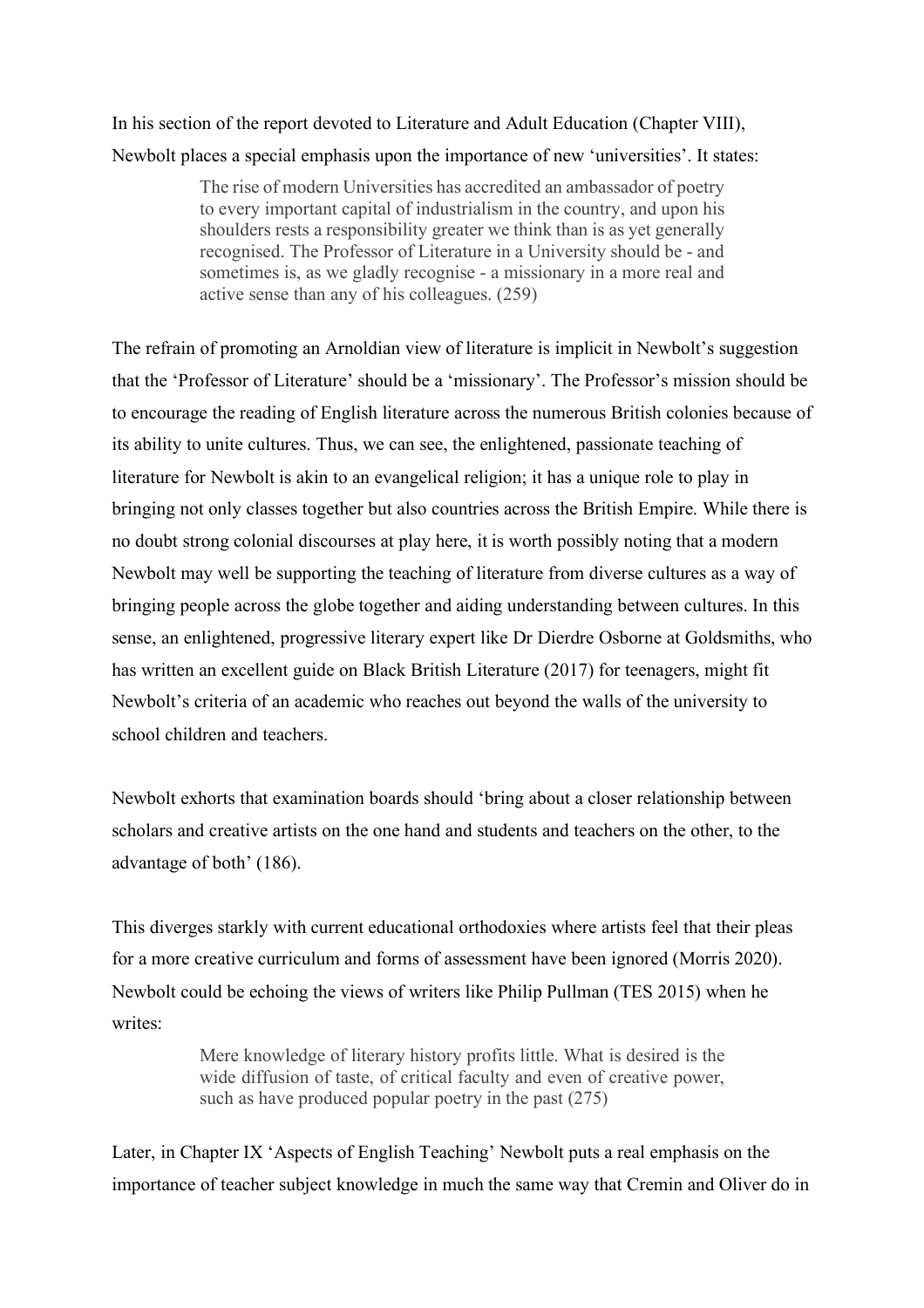their *Teachers as Writers* report (2017). It is not dry facts about literature that the English teacher should know but:

> it is a primary necessity that those who are to introduce children to the great humanity of poetry, history and romance, with all the philosophy of life involved in them, should themselves already have attained some degree of intimacy with creative minds, and be able to speak of their work not in the letter but in the spirit (340)

The term 'practice' is used 61 times in the report – in different guises – but the overall message is that both teachers and pupils must 'practice' both reading and writing creatively regularly, and these two things are intimately interlinked. Children will not be able to write well – particularly creatively – unless they are taught by 'practiced' teachers and have plenty of practice themselves. Exactly the same thoughts are echoed by recent research into creative writing (Cremin & Oliver 2017: Gilbert 2016: 2017).

### **Recommendations for Teaching Creative Writing**

*So, what would Newbolt recommend today as productive ways for teaching creative writing?* 

Based on our interpretation of the report, we would suggest these key points:

**The values of a liberal education should permeate the education system at all levels;** the 'divine spirit' of poetry (Newbolt 1921: 166) should suffuse English teaching in schools, colleges and universities. Everything else seems to flow from an adoption of this value. In this sense, the spirit of creativity should be present in all English teaching (Smith 2019: 260).

**Meaningful creative writing starts with meaningful reading**. This is where English teachers' subject knowledge is of paramount importance. English teachers need to be passionately committed readers of literature and impart that enthusiasm in the classroom. This is a particularly striking aspect of the report which Newbolt returns repeatedly to.

**Storytelling should be the basis for writing, thinking and debating about more abstract topics.** Newbolt argues that particularly in the early years of schooling, children need to learn to write through telling stories, not by writing abstract essays which demotivate them.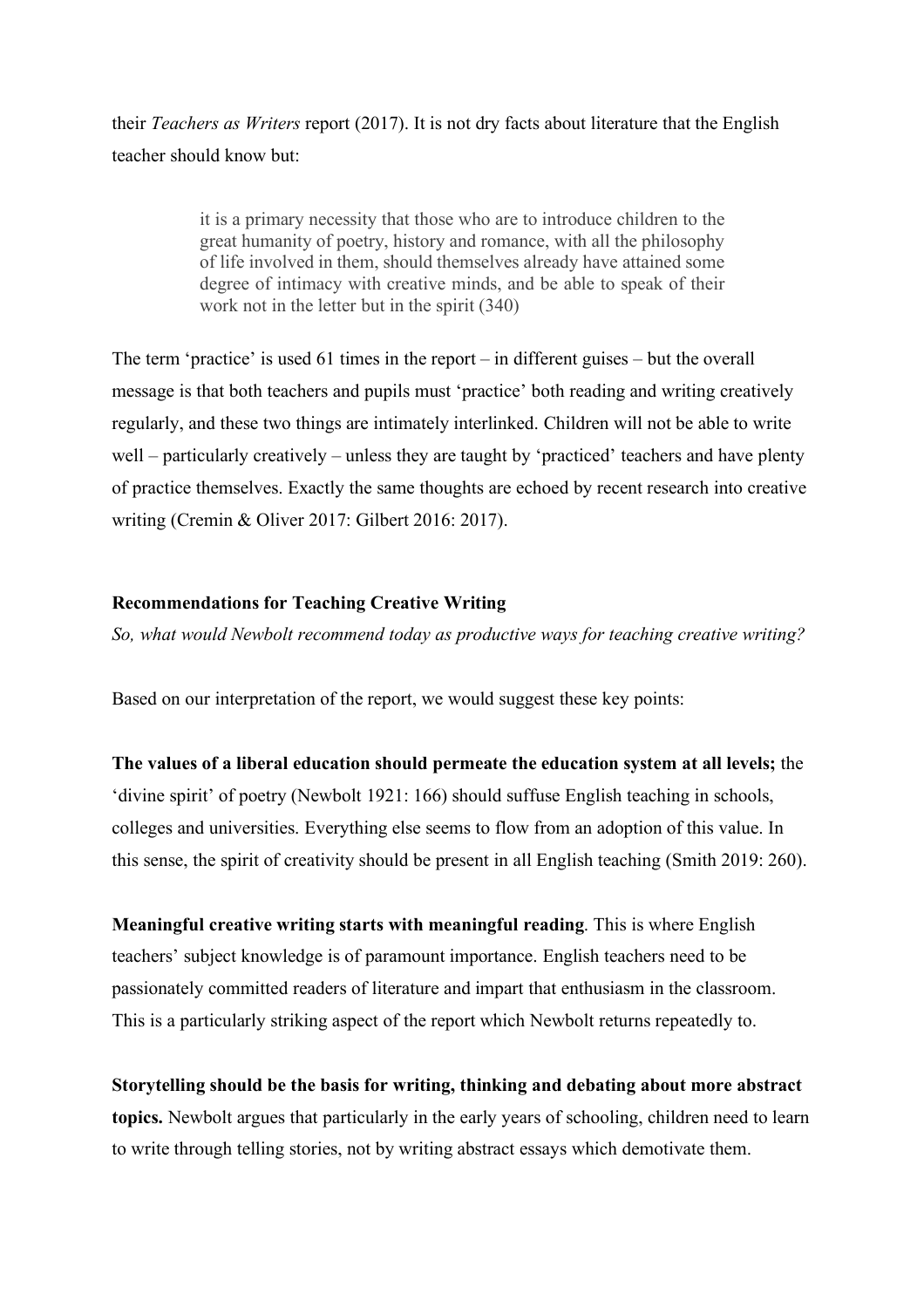**Creative experimentation** should be encouraged amongst teachers, particularly where creative writing is concerned. This means that the concepts, strategies and aims of progressive educators like Caldwell Cook should be trialled and reviewed. In particular, Newbolt draws upon Caldwell Cook's work to show how drama techniques can be used to foster creative writing.

**Celebrating pupils' creative writing is vital**. Pupils should perform their own plays and verse and have this valued by their teachers.

**English teachers should draw upon pupils' funds of knowledge**, particularly where continuing/technical education is concerned. Pupils should be free to write about their own lives in essays, plays and verse, read literature in their own local dialects and write in dialect where appropriate.

**Creative writers, academics, school teachers and examination boards should all cooperate** to formulate creative, meaningful curricula and assessments.

**Academics should be activists** for literature and creativity in the wider culture.

These 'headlines' which sum up the views promoted in Newbolt show just how relevant the report is today; many of these points continue to be challenges for policy makers, academics and teachers today. Is it time to take what the report suggests is good practice much more seriously?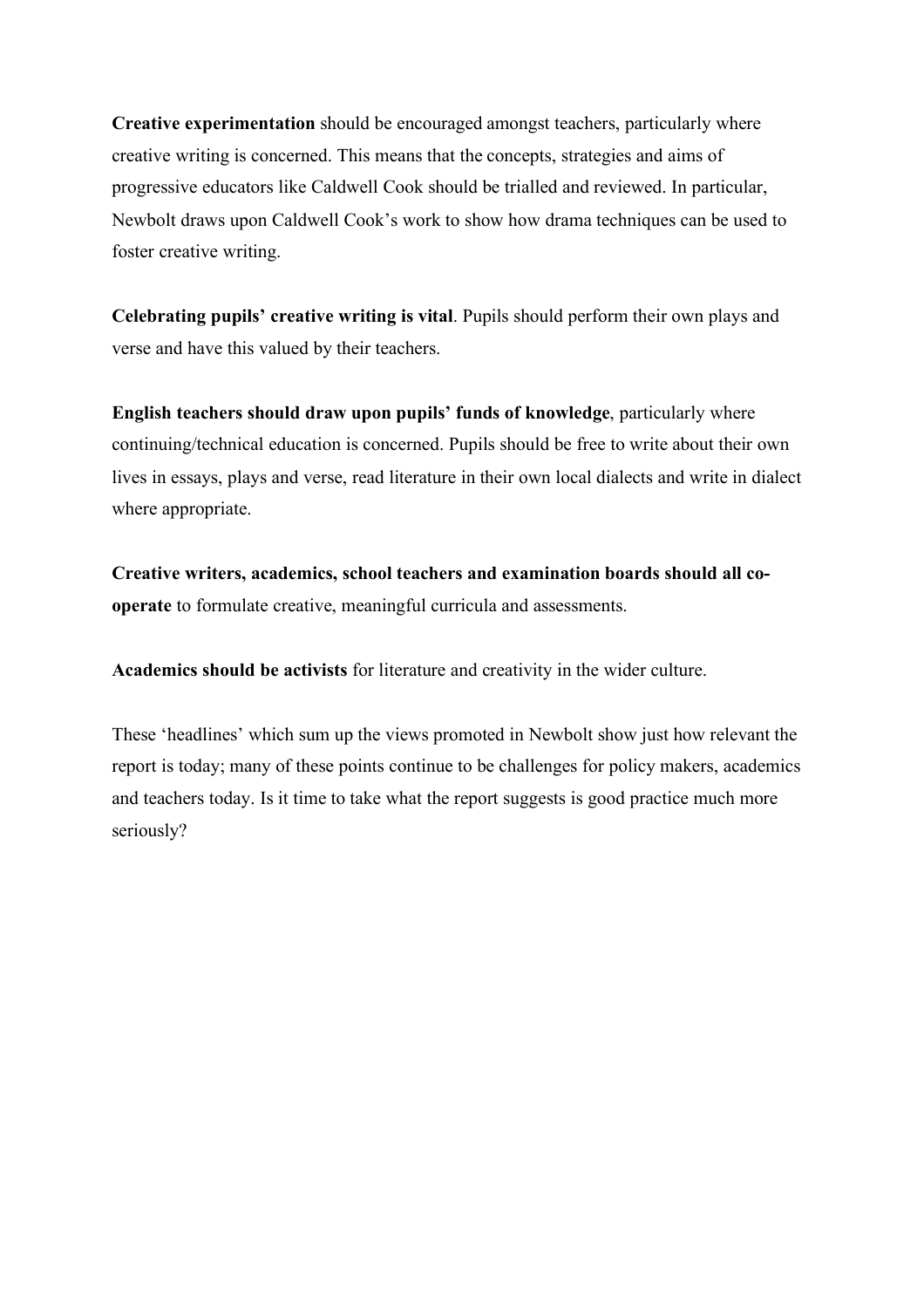#### **References**

Bailey, B., & Unwin, L. (2014). Continuity and Change in English Further Education: A Century of Voluntarism and Permissive Adaptability. British Journal of Educational Studies, 62(4), 449-464.

Barnes, J. (July  $2<sup>nd</sup> 2020$ ) Defunding arts degrees is the latest battle in a 40-year-old culture war. The Conversation. URL accessed in 25<sup>th</sup> November 2020

https://theconversation.com/defunding-arts-degrees-is-the-latest-battle-in-a-40-year-culturewar-141689

Barrs, M. (2000). The Reader in the Writer. Reading, 34(2), 54-60.

Cook, H. (1966). The play way: An essay in educational method. (2nd ed., Portway reprints). Bath: Chivers.

Peter James Cunningham, & Yoko Yamasaki. (2018). Space and Time in the Creative Curriculum: Drama and education in two island nations in the early twentieth century.

Espacio, Tiempo Y Educación, 5(2), 11-33.

Cremin, T., & Oliver, L. (2017). Teachers as writers: A systematic review. Research Papers in Education, 32(3), 269-295.

Cushing, I. (2018). 'Suddenly, I am part of the poem': Texts as worlds, reader-response and grammar in teaching poetry. *English in Education*, 52(1), 7-19.

Department for Education, (2011). The Framework for the National Curriculum. A report by the Expert Panel for the National Curriculum review. (London: Department for Education). URL accessed 27<sup>th</sup> October 2020:

https://assets.publishing.service.gov.uk/government/uploads/system/uploads/attachment\_data /file/175439/NCR-Expert\_Panel\_Report.pdf

Department for Education (2013) English Programmes of study: key stages 1 and 2. United Kingdom. London. UK government. URL access 27th October 2020:

https://assets.publishing.service.gov.uk/government/uploads/system/uploads/attachment\_data /file/335186/PRIMARY\_national\_curriculum\_-\_English\_220714.pdf

Dobson, T., & Stephenson, L. (2017). Primary Pupils' Creative Writing: Enacting Identities in a Community of Writers. Literacy (Oxford, England), 51(3), 162-168.

Dymoke, S., Lambirth, A., & Wilson, A. (2015). Making poetry matter international research on poetry pedagogy. London: Bloomsbury.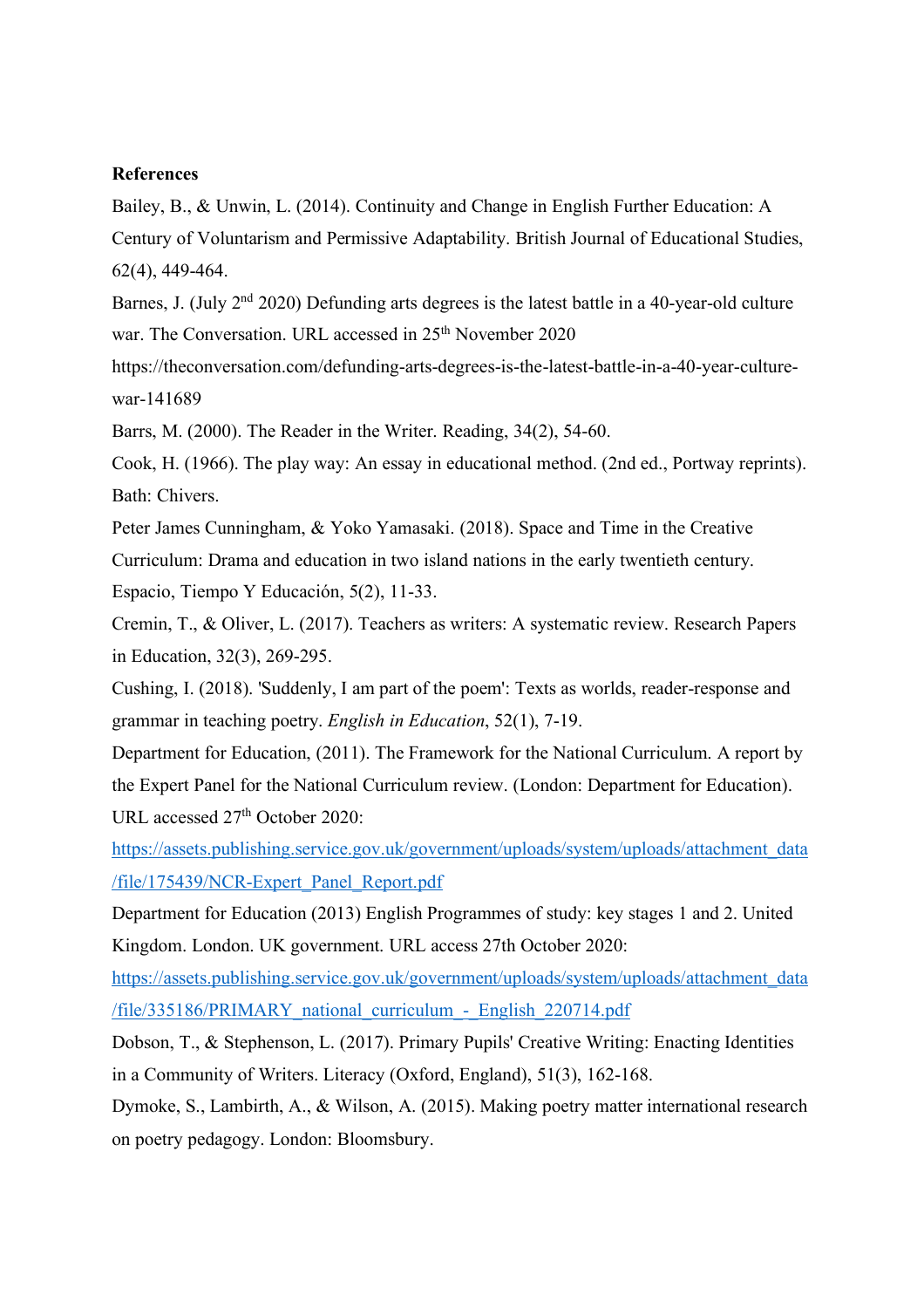Dymoke, S. (2017). 'Poetry is not a special club': How has an introduction to the secondary Discourse of Spoken Word made poetry a memorable learning experience for young people? Oxford Review of Education, 43(2), 225-241.

Forchtner, B., Jorge, M., & Eder, K. (2020). Towards a revised theory of collective learning processes: Argumentation, narrative and the making of the social bond. European Journal of Social Theory, 23(2), 200-218.

Fuller, K., & Stevenson, H. (2019). Global education reform: Understanding the movement. Educational Review (Birmingham), 71(1), 1-4.

Gilbert, F. (2016). Aesthetic Learning, Creative Writing and English Teaching. Changing English, 23(3), 257-268.

Gilbert, Francis. (2017). The Creative Writing Teacher's Toolkit. NAWE Magazine: Writing in Education. URL accessed 25<sup>th</sup> November 2020: https://www.nawe.co.uk/DB/wieeditions/articles/the-creative-writing-teachers-toolkit.html

Giovanelli, M. 2014. *Teaching Grammar, Structure and Meaning: Exploring Theory and Practice for Post-16 English Language Teachers*. London: Routledge.

González, N., Moll, L., Amanti, C., & ProQuest. (2005). Funds of knowledge theorizing practice in households, communities, and classrooms. Mahwah, N.J.: L. Erlbaum Associates. Grainger, T., Goouch, K., and Lambirth, A. (2005) Creativity and Writing: Developing Voice and Verve in the Classroom. London: Routledge.

Hennessy J., Marlow N., Alexander J. & Dymoke S. (2020): Professional contraction and the growth of teacher confidence. Experiences in the teaching of poetry from the Republic of Ireland and Northern Ireland, *Oxford Review of Education*. E publication ahead of printing. DOI: 10.1080/03054985.2020.1835627

Hirsch, S. & Macleroy, V. (2019): The art of belonging: exploring the effects on the English classroom when poetry meets multilingual digital storytelling, *English in Education*, 54-1, 41-57. DOI: 10.1080/04250494.2019.1690394

Jones, S., Myhill, D., & Bailey, T. (2013). Grammar for writing? An investigation of the effects of contextualised grammar teaching on students' writing. Reading and Writing, 26(8), 1241-1263.

Macleroy, V. (2016) Multimodal Composition and Creativity. In J. Anderson and V. Macleroy (eds). *Multilingual Digital Storytelling: Engaging creatively and critically with literacy* (pp. 163-177). Oxon: Routledge (2016).

Morris, K. (9th August 2010) Poetry saved me. Don't deny it to next generation, pleads award-winner. The Guardian. Manchester, UK. URL accessed 27<sup>th</sup> October 2020: